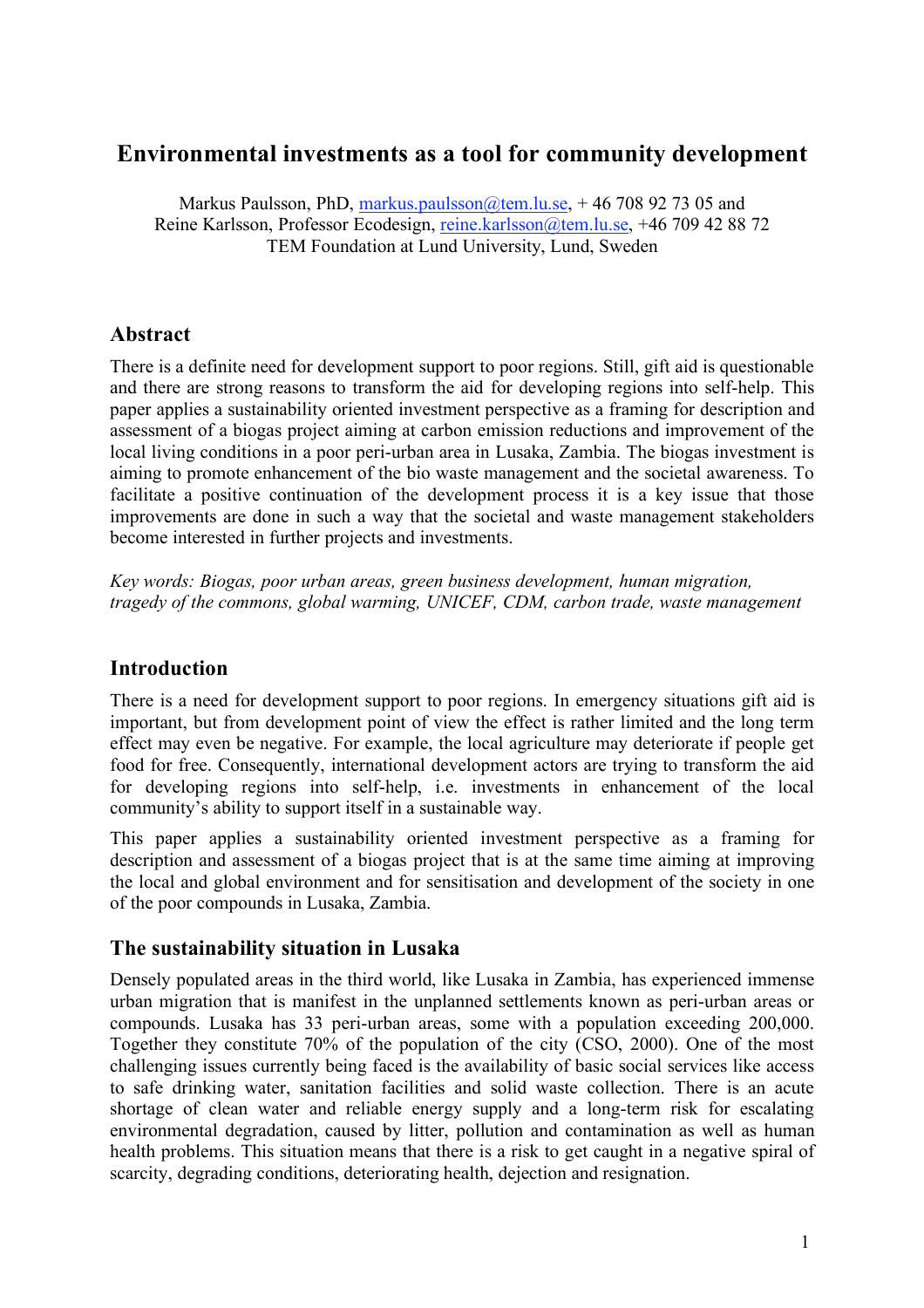The compounds are faced with poor sanitation and some are prone to Cholera out-breaks every rain-season when the water table rises resulting in cross contamination of drinking water by pit latrines and rubbish pits. The escalating accumulation of waste in roadways makes the already bad accessibility even worse. In interviews with the residents they express that the solid waste situation is a problem. The residents also say that there is roads that are not passable any more due to the accumulation of solid waste heaps. This is due to the fact that that there is no space in the yards any more to dig rubbish pits. The result is that the inhabitants just dump their waste anywhere, especially along the road or in the drains. Of the waste generated in the compounds less than 30% is collected and transported to the designated disposal site. <sup>1</sup> The rest is buried in rubbish pits, incinerated in open-air fires or indiscriminately disposed off wherever there is some available space. This situation is severe for the local people and the decomposition of the waste also adds to the global environmental problem, since the greenhouse gas methane is produced spontaneously in the rubbish pits and heaps.

The major energy source for households and small restaurants is charcoal. The charcoal is mainly used for cooking; candles and kerosene lamps are used for lighting or when electricity is available it is used for light. The use of charcoal is a major driver for the escalating deforestation in Zambia. It is a tragedy of the commons (Hardin,  $1968$ )<sup>2</sup> problem that the production of wood, as a useful material and a source of energy is lost. The forest are also important as such as provision of habitats for diverse species, air quality improvement, water quality and quantity management and provision of places for human habitats and tourism. Consequently the deforestation feeds back into even more migration to the compounds and it also adds to the to the global climate change problems.

#### **The actors**

The TEM foundation at Lund University has an active role in the presented development as an action research driver for the process and also as observer. Lusaka City Council (LCC) is responsible for the management and development of the city UNICEF is a UN body that works for the welfare and development of the living conditions for children. The Environmental Council of Zambia (ECZ) is the national authority for environmental protection. The Swedish International Development Cooperation Agency (Sida) is the Swedish government's international agency whose "goal is to contribute to making it possible for poor people to improve their living conditions".<sup>3</sup>

During 2008-2009 TEM made a pre-study in Lusaka in collaboration originally with LCC and in time also with UNICEF, ECZ and Sida concerning waste management, energy utilisation, City status and development progress. The interviews and dialogue was aiming for a multidimensional systems understanding of the present situation and possible dynamics. The main actors in the process are LCC and UNICEF in Zambia and to a smaller extent ECZ and Sida. This pre-study led to cooperation between LCC and UNICEF with the aim to build a biogas plant in Lusaka. The result of the cooperation is so far a memorandum of understanding and an application that was made to be able to enable full funding for the investment.

# **The biogas technology**

Biogas is produced naturally from anaerobic digestion of organic matter in the absence of oxygen by a complex interaction of several microorganisms. The process can be utilised for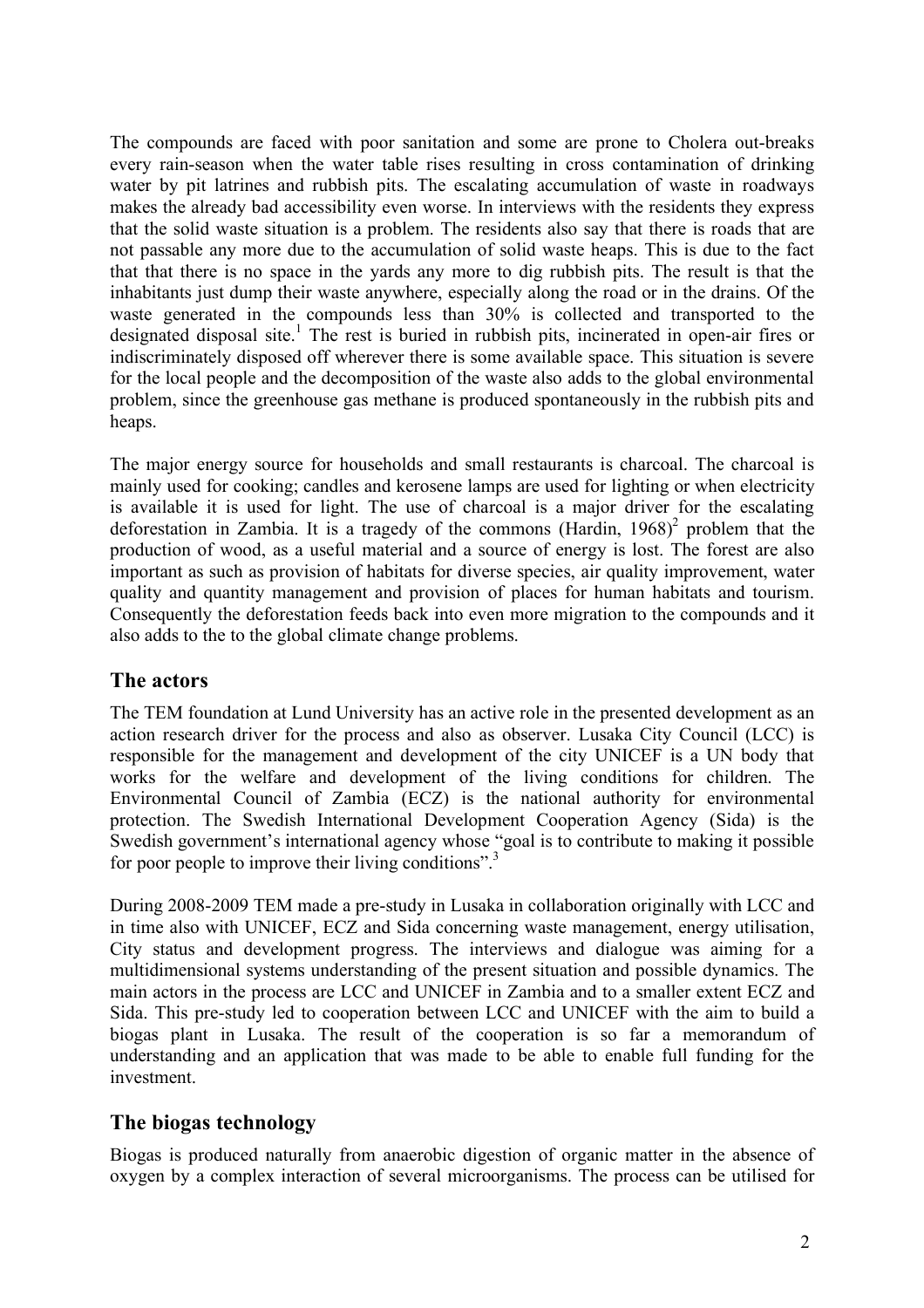the production of methane rich biogas, under controlled conditions in a biogas plant. Methane is an energy rich gas that is readily useful for electricity production, cooking, lighting and local heating. Biogas from waste is considered to be one of the most resource efficient biofuels and in some circumstances the production of biogas from waste can even lower the emissions of greenhouse gases below zero.<sup>4</sup>

The use of biogas technology is new in Zambia and the experiences are limited to family-size digesters. There are no Zambian plants of this size  $(30 \text{ m}^3)$  that are using source separated food waste as substrate. The knowledge about the technical details and suppliers of the biogas technology was provided by TEM. The setup is a robust low-tech technology that is proven in numerous installations, mainly in India, i.e. a suitable setup in developing countries. A detailed description of the technology can be found in Heeb (2009).<sup>5</sup>

# **The biogas project planning**

The planning of the biogas investment project was made in collaboration between LCC, UNICEF and TEM. The planning of the technical installation included usual parts like civil works, environmental impact assessment and procurement of material.

It was considered very important that the investment should not be a one time "gift" of a plant design and equipment. Therefore a large portion of the investment budget is allocated for training of personnel, and establishment of a resource centre. This centre and the trained personnel will facilitate the operation of the first plant and the building of further plants, allowing the technology to spread to more regions and companies.

After the establishment of the biogas plant the facility will be operated by a community based enterprise, similar to the ones that is operating the local water and sewerage and the local waste collection. The earning from sales of biogas is assessed to be sufficient to maintain and to expand the biogas business area. The involvement of the local community is regarded as an important issue and crucial to the long-term success of the operation of the plant, since the inhabitants will become future customers. Therefore a part of the budget is aimed at sensitisation of the local community. This will give the community knowledge of what biogas is, how it is produced and used as well as a fair view of the risks with biogas. There is also a need for awareness building in the local community, both for mobilisation, registration and training of the small-scale community enterprises.

# **Aim**

The aim is to clarify why and how the involved parties decided to use investments in a biogas plant as a means to improve the local social, economical and environmental situation. The goal is to assess how the ongoing development process can instigate a continual sustainability oriented development process.

# **Sustainability oriented investment theory**

The basic principle for investments is to enable a product development and more effective future production, through employment of present resources and work in improvement of the production capability. In economics, the connection to the future is accounted as investments and depreciation of the financial capital. However it should be noted that, the financial accounting does not include the full picture. There are also a wide set of effects that are not detected by and included in the financial accounting, i.e. externalities. The environmental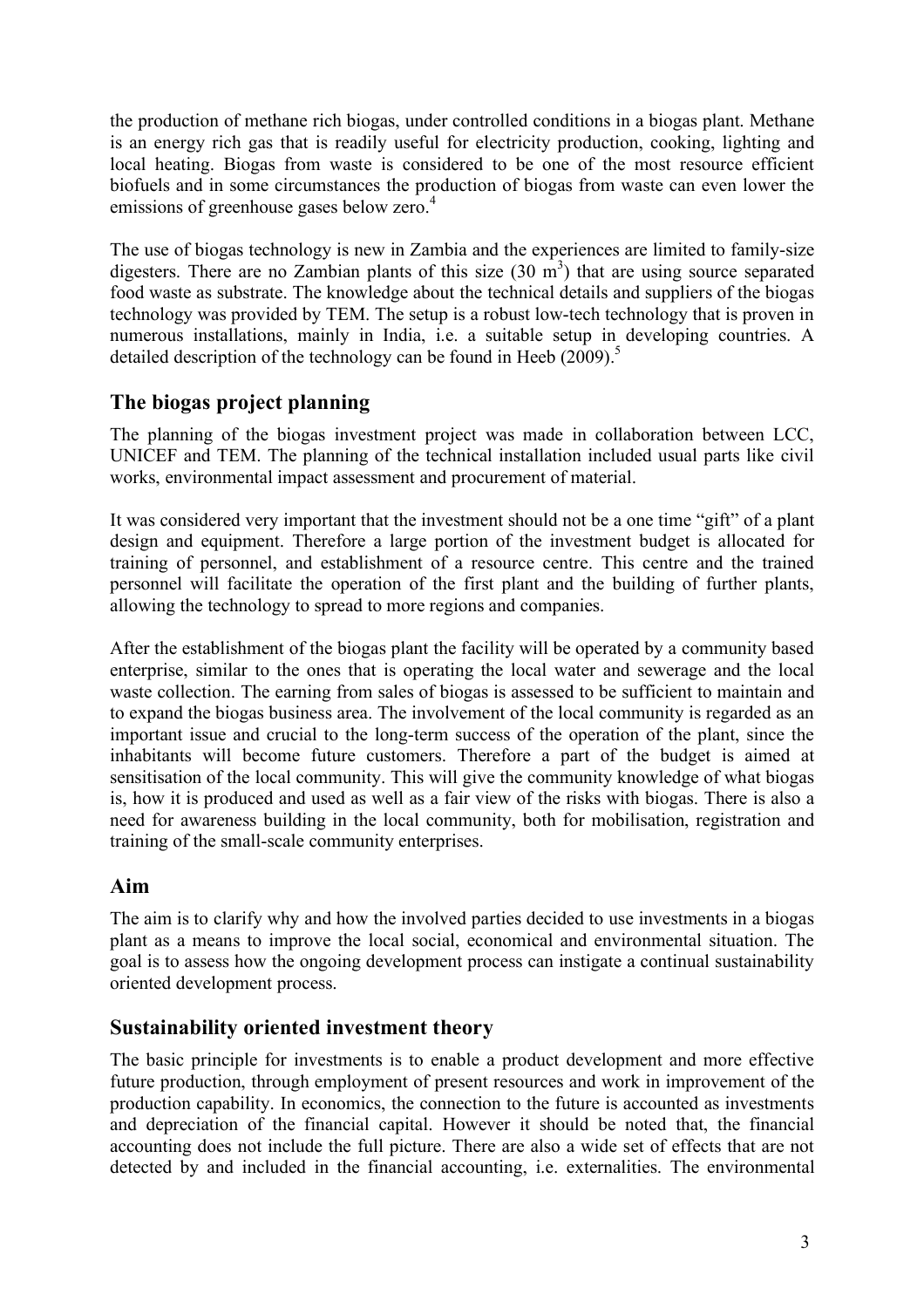accounting mostly deals with consequences that are likely to lead to negative effects on ecological systems. A company's deeds also risks to diminish the common resource base and to cause negative effects to the stakeholders that it is interacting with, i.e. social externalities.

Economic investments are aiming for improvements of, and also for, its own system. The primary aim is to improve the company's future earnings and to reduce the costs. Companies are aiming for a safe return on their investments and a short pay-back period. However this is difficult. Various factors may change and the production may become obsolete. Negative externalities tend to have a negative impact on the company's image. There is no certain connection between the amount of money that is invested and the resulting earnings and the future capital value.

A company's performance can result in positive externalities, for example knowledge and other societal improvements that are not accounted, and not owed or controlled by the company. There is a rich set of methods for economic assessment of investments. Analogous ways of thinking can also be applied in the social and environmental dimensions:

- Money is invested to reduce future costs and to improve the production.
- Environmental load is often unavoidable in investments that are made to reduce the future environmental load.
- Reflection of social considerations can improve future social situations.

Environmental load can be invested in such upgrading of material that it can be used in a more eco-effective way. In an analogous ways, investment thinking is relevant for all kinds of sustainability issues (WCED, 1987)<sup> $6$ </sup>, in all their dimensions and also for many interactions between the different dimensions. Modern innovation theory also highlights that there are a number of interacting development (Trott,  $2005$ )<sup>7</sup>



One multidimensional investment promoting perspective is the Triple-Helix business development process. *The term Triple Helix is used to describe the interaction between actors in the fields of business, science and politics, which produces effective innovation systems.* (Vinnova, 2002)8

The Triple-Helix concept aims to compile a varied support capability through involvement of actors from the private, public and research sectors, see Figure 1. The innovation support is enhanced through parallel advancements in the three development spirals. The Triple-Helix aim is to enhance the business development process and the total result through constructive collaboration among the three spheres. As a tripod, the triple helix idea is somewhat analogous to the sustainable development inclusion of economic, social and environmental sectors.

Figure 1 Triple helix growth process.

The sustainable development and triple helix concepts focuses on which kinds of actor groups it is that ought to be involved in the societal development process. From an investment perspective it is desirable to clarify what it is that should be improved. The sustainable development and Triple-Helix concepts are rather abstract and here we want to be more specific. The assessment in this paper relates to a framing with the three dimensions: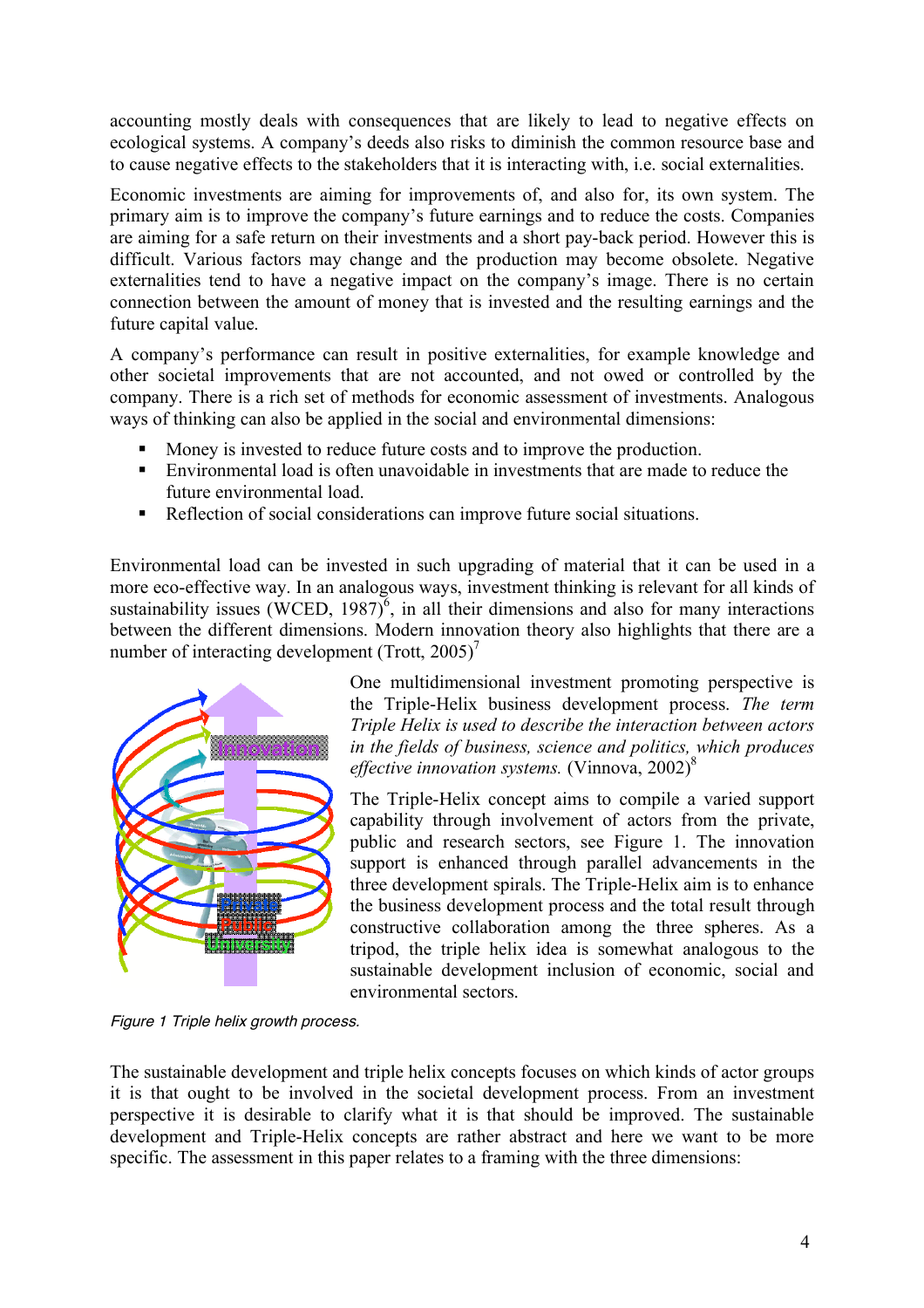- Production, physical products and systems
- Organisation and networking for development oriented collaboration
- Leadership training as a method to develop the human resource

These three dimensions can be conceptualised as a part of the total societal development – like the clover plant is a part of the process in figure 1. The selection to focus the assessment



#### Coherent growth process

1. The biogas installation and related activities should improve the daily life for the residents and promote enhancement of the sub -suppliers canabilities

2. Green business operations should promote a sustainable development of the society's management of potentially useful resources, in particular the ones that also are hazardous..

3. Sustainable businesses should promote a positive development of the societies where they operate; i.e. sensitization, motivation, learning, and advancement of business culture and infrastructure.

Figure 2 Green business development

on improvement of production, organisation and leadership capability has a starting point in a study by Karlsson et al.  $(2009)^9$ , which show that the green business development perspective, see figure 2, is relevant in case studies for these three kinds of investments. The key issue is that we are aiming for a framing to clarify that and how the actions, investments and perceptions of the different groups of actors and stake-holders influence each other and the development of the total system. The best is if the biogas investments can promote improvement in all the levels in figure 2.

#### **Casual loop diagrams**

The Lusaka project is aiming to instigate a process of continual learning, as a form of learning organisation (Senge  $1990$ )<sup>10</sup>. There is a need for systemic and transformative collaboration, not only delimited actions and incremental changes in practices and policy. This is in accordance with the sustainable development and systems thinking idea to *think global and* act *local* (Senge and Sterman, 1992)<sup>11</sup>.

The main tool for illustration of the feedback effects and is casual loop diagrams. The quantitative interrelation between various flows and stock level changes can be analysed with system dynamics modelling Sterman  $(2000)^{12}$ . This paper uses casual loop diagrams as a tool for description of the self-reinforcing (positive), self-correcting (negative) feed-back loops and the interaction between upper and lower loops in figure 2.

#### **Research method**

The sustainable development issues in the compounds in Lusaka are serious, complex and multifaceted. There is no obvious single theoretical basis or mono-disciplinary research method to clarify the potential and probable effectiveness of a biogas investment as a tool for societal advancement. In one way this paper builds on a case study. However, it is not a case study of an investment project that has been done or the societal process that is going on.

This paper "only" aims to describe the development process that the biogas project is intended to create and in particular the interaction between the different stakeholder ambitions. The study uses a hermeneutic approach for assessment of the circumstances, the respondents'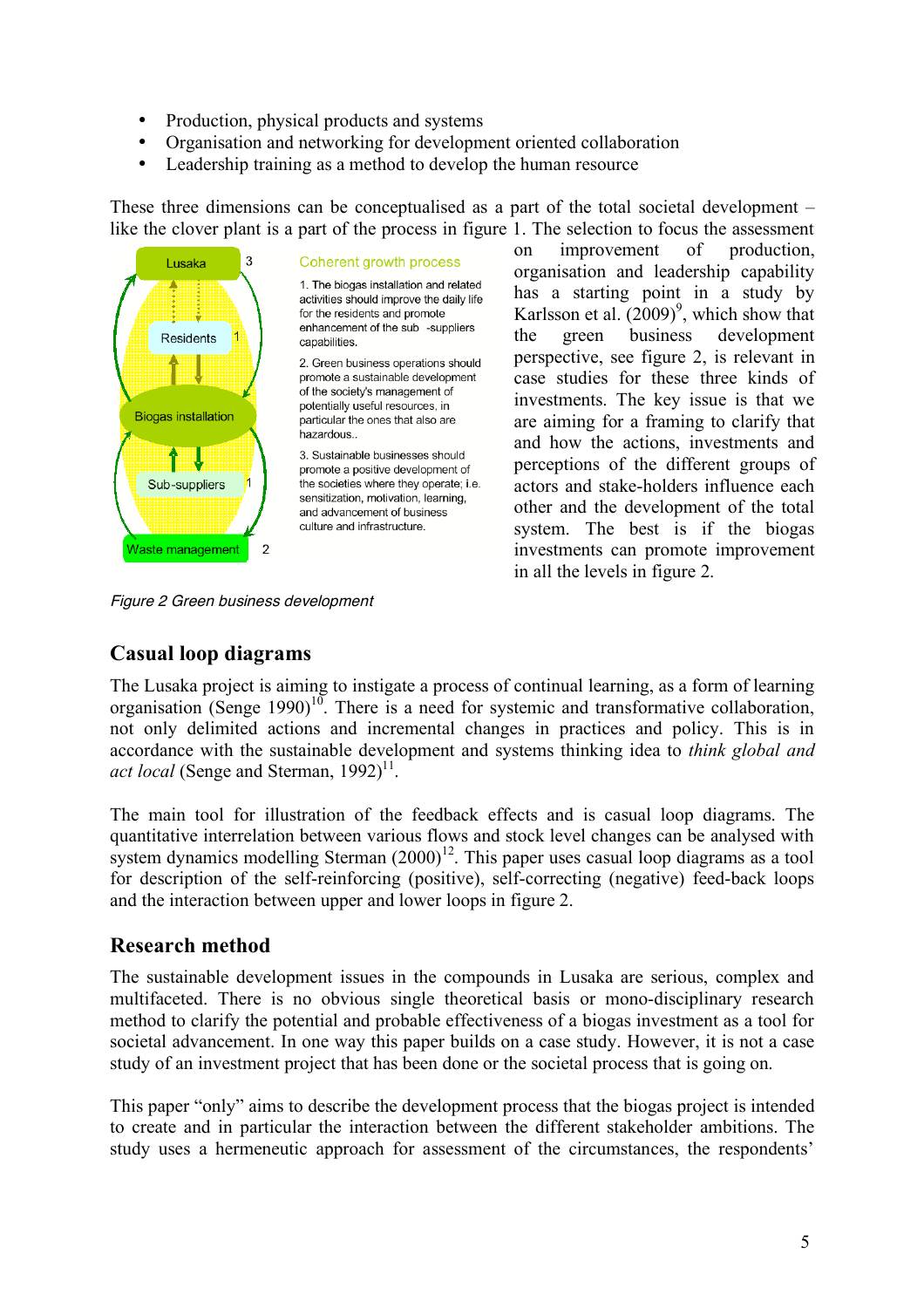views, the application text and the process that lead to the project application. The assessment framework has a basis in sustainability oriented investment theory.

The interviews were preformed as open dialogues, aiming for qualitative understanding. The information gathering method is inspired by case study methodology (Yin, 1994) $13$ . The interviews were done as a form of action research in that they were aiming to produce a plan for the investment project and to find a way to get funding to be able to carry out the biogas investment.

# **A multidimensional investment view on the project**

The authors have evaluated the application for the investment project, results from the open interviews and the process so far in relation to an investment theory perspective. The assessment below focuses on investments in the three dimensions: production, organisation and leadership. The real situation has many more and alternative dimensions and there are numerous interactions between the different dimensions. When assessing the circumstances, the respondents' views, the application text and the process that lead to the application in relation to sustainability oriented investment theory we find the following structure of relevant aspects.

- Production
	- o Additional installations
	- o Enhancement of the production capability
		- Additional companies
		- Improvement of the existing companies
- Organisation
	- o Additional organisations and networks
	- o Improvement of the existing organisations
	- o Development of an innovations system
- Leadership

The pre-study showed that there is a basis to build a large number of additional bioreactors – that was an important part of the foundation for the decision to make the application. Furthermore the pre-study showed that the region has a number of companies with potential to enhance their level of business development. Still, innovation theory suggests that it normally is difficult to change the path of development (Christensen, 1997)<sup>14</sup>, in particular for thoroughly established organisations. Such experiences show that it often is more or less indispensable to establish a new separate business unit to be able to get truly started with new kinds of business idea.

According to Christensen the resistance to change resides in tradition and basic human behaviours. Rational aspects tend to be overlooked. In principle similar aspects may apply also in the organisational dimension. From rational point of view it seems as if the existing organisations for waste management and energy issues could take on the additional task to promote the biogas developments as a driver for sensitisation. However, the *not invented here* syndrome and various kinds of resistance to change may reduce the interest and driving force for the biogas initiated sensitisation process. Consequently, the production and organisation perspectives indicate that there is a need for an ongoing innovation support and a clear leadership. During the establishment of the biogas plant there will be a project organisation for promotion and coordination of the development process. The plan aims to involve local people in the process and that seems to be a crucial issue to establish a sustainably growing development process for concerted improvements of biogas and waste management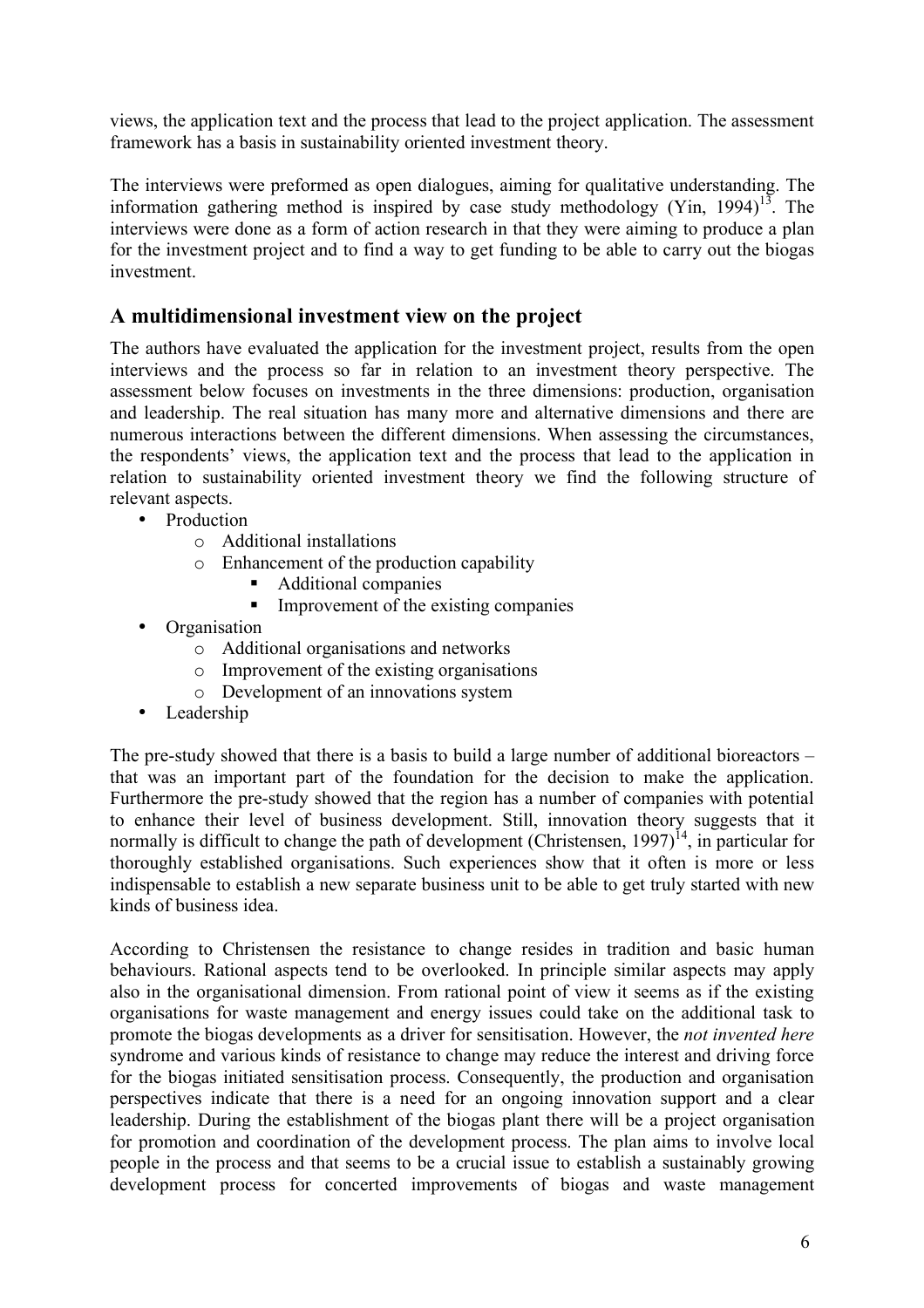businesses. In light of the figure 2 complexity, it seems as if there is a need for a something like an innovation system.

#### **Results and discussion**

In a system dynamics perspective, the present growth of the peri-urban areas of Lusaka is causing self-reinforcing feedback loops that tend to make the compounds unsuitable for living. The litter in the neighbourhood makes people care less and consequently they throw ever more garbage on the streets since they are filthy anyway, i.e. litter leads to more littering. The interaction between living conditions, littering and motivational aspects can be illustrated as two interacting feedback loops, see figure 3 (left side). The filthy conditions make the population insensitive, which tends to worsen the situation.

Littering and accumulation of waste is one example of self-reinforcing feedback loops that is making the compounds unattractive. It is a pressing issue to find ways to get out of the depressing development.



Figure 3. The **<sup>+</sup>** means that it is <sup>a</sup> reinforcing effect

To the left: negative impact of visible waste in urban areas. The experience of the unsuitable living conditions tends to increase the littering and make the city filthier, which makes it even more unsuitable.

To the right: positive feedback effect of <sup>a</sup> biogas reactor. The reduction of waste makes the people more sensitive, which will improve their handling of waste. A biogas reactor can also promote <sup>a</sup> start for development of <sup>a</sup> local bioenergy market.

In their ambition to get out of the destructive feedback-loops LCC and UNICEF are at the same time also acting locally and working on alleviation of a global problem. The thinking is holistic and the action is explicit. The idea with the biogas reactor is that it will create change, and change in many forms. Figure 3 (right hand side) illustrates the potential effect of the investment. The biogas plant has the ability to improve the waste management locally since waste is transformed into a valuable resource. With better waste management the city environment improves and together with reliable water supply the environmental investment can be an important part of and driver in the community development.

The investment in the bioreactor is enabling societal and waste management improvements that are intended to build motivation for further investments, as illustrated in figure 4. From business point of view it is the business actors that ought to take a driving role. However, it is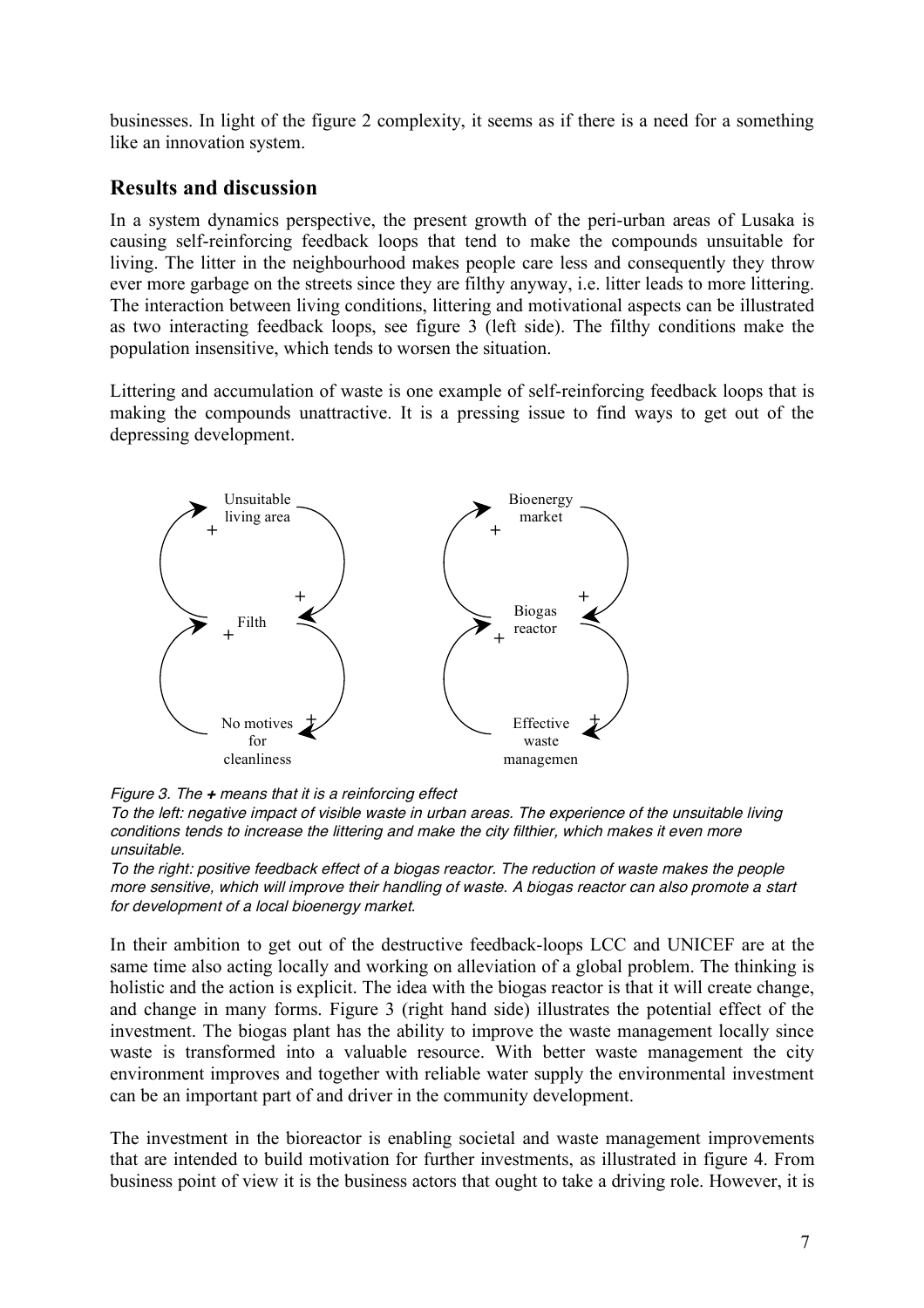important that a wider range of societal actors also become positive to additional investments in more and better bioreactors and improvements of the waste management system. To enable a sustainable development process there is a need for a wide range of organisational learning.



Figure 4. The societal and environmental improvements that the investment in the biogas reactor investment is aiming for <sup>a</sup> feedback effect into build up of <sup>a</sup> higher interest in additional investments.

The crucial issue with the biogas investment project is if it can be used as a catalyst to instigate a more sustainable societal development process. A development of a renewal oriented interaction between explicit investments and the wider societal development aspects that both are made visible in a coherent and attractive way. It is not the single investment that will make the city more sustainable; it is rather the start of a process.

The stakeholders are using a physical investment as a focus to get positive attention. When the investment is successful this can be used as a driver for societal sensitisation, i.e. a perceptual change to a higher level of awareness. It is essential to create such reinforcing feedback loops that the interest that is generated by one generation of explicit investments makes the wider society interested in ever more new and more advanced explicit focuses.



Figure 5. An investment can cause <sup>a</sup> multitude of effects. At least that is the interpretation made by the stakeholders, which are involved in the project and the reason for them to engage in this process.

It is essential to create such reinforcing feedback loops that the interest generated by one generation of explicit investments makes the wider society interested in ever more new and more advanced explicit focuses.

Figure 5 illustrates an organisational learning process. The explicit focusing is building interest and a better systems understanding. When this is organised as a continual process it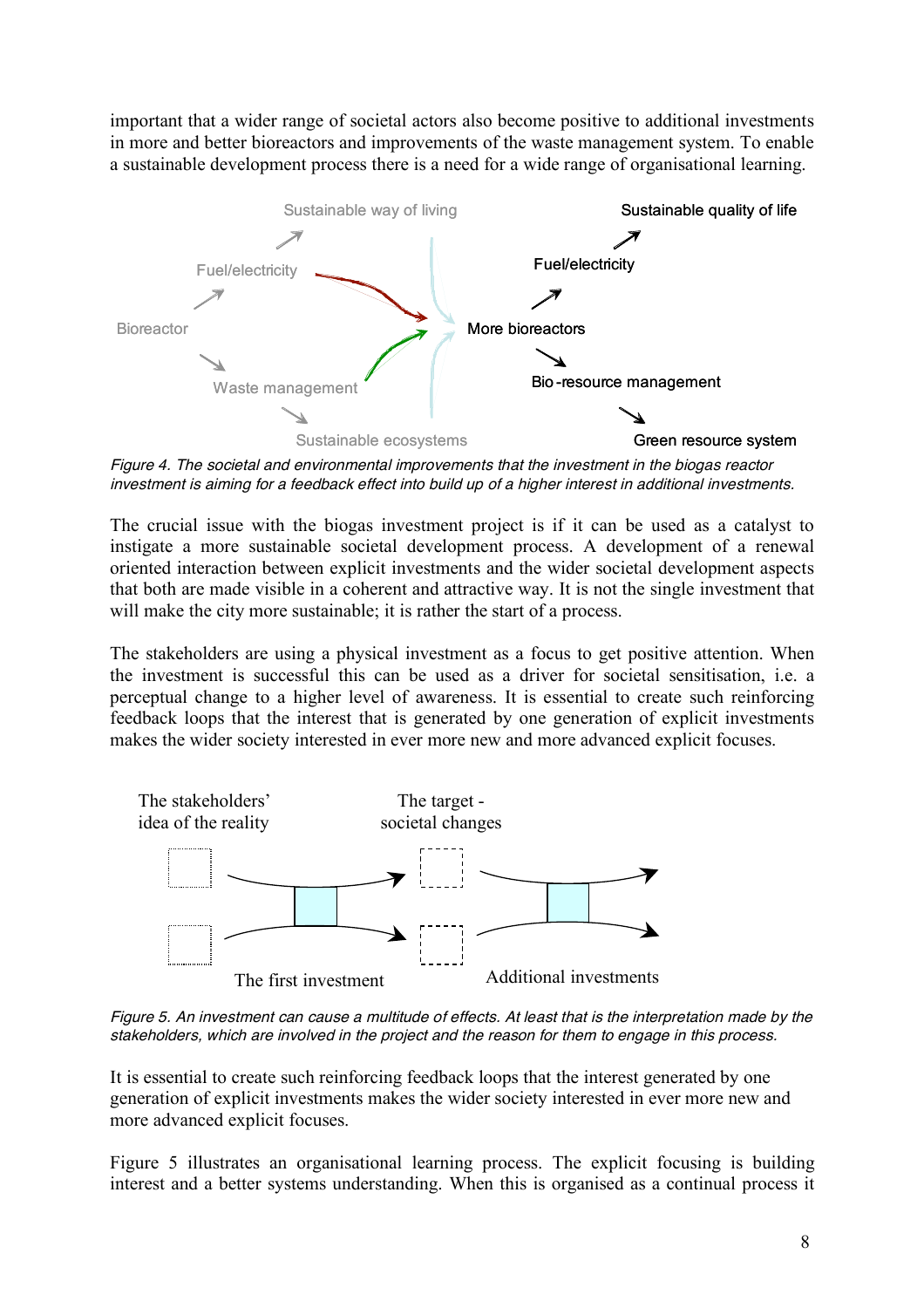can serve as a basis for organisational learning in a somewhat analogous way an environmental management system does. However, this is not easy. Learning is important, but there are also other human aspects.

In an analogous way as it is a tragedy of the commons (Hardin, 1968) that the natural resources are overused it is also a kind of "tragedy of the commons" that so much people are migrating to cities like Lusaka, in a hope that the city will enable them to make a better living. When they get to the compounds they hardly find any paid jobs and the bad living conditions and gloomy culture tend to punch them into dejection, resignation depression and health problems. This superior level of mechanism is not automatically rectified even if the biogas activities create a lot of positive interest.

Systems thinking tell us that it is important to find act on the real root of the problematic development. At a higher level of thinking it is important to make environmental and sustainable development improvements within all the regions where people are living, in order to avoid problematic migration. From this point of view it seems important to highlight the existing environmental advantages of countryside living, in comparison to the compounds. It is essential to improve the countryside living conditions. Introduction of biogas technology may be just as important for countryside areas as it is in the compounds.

# **Conclusion**

Production of biogas from bio waste can promote a substantial reduction of greenhouse gas emissions. The investment and the biogas start up project are also aiming to promote enhancement of the waste management and the societal awareness. To facilitate a positive continuation of the development process it is a key issue that those improvements are done in such a way that the societal and waste management stakeholders become interested in further projects and investments.